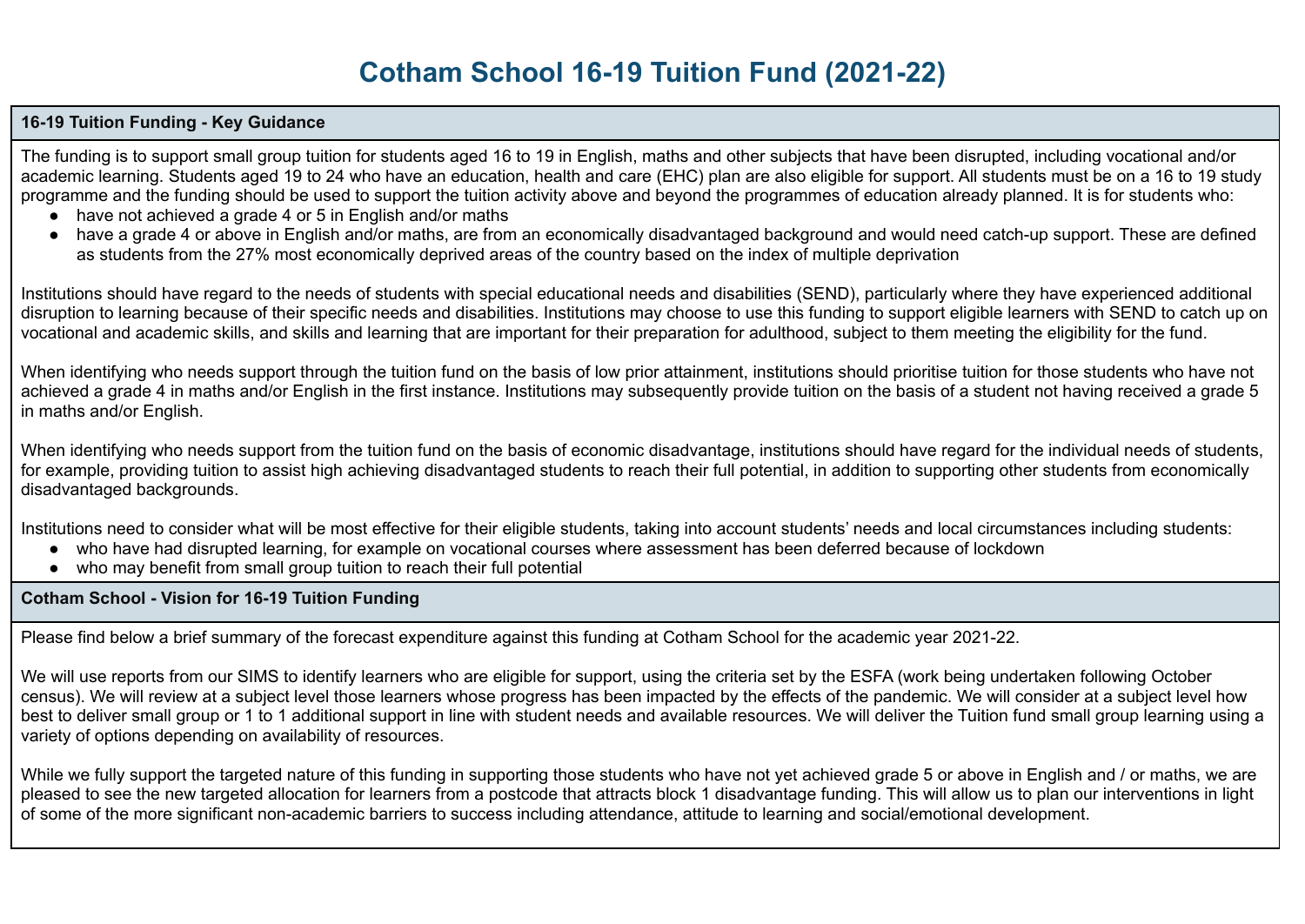Our implementation of this funding has developed from an evidence-based position, particularly informed by EEF research about the most impactful use of Pupil Premium funding. Our intervention is not simply about these students who have been disadvantaged by Covid 19 measures as a cohort; it is focused on selecting a small number of priorities in order to bridge this identified gap. Like PP funding, the 16-19 tuition funding we are in receipt of "provides an important focus for prioritising the achievement of children from disadvantaged backgrounds in our [schools]. When it is most effective [...] this will sit at the heart of a whole-school effort, with all staff understanding the strategy and their role within it" - EEF, 2019.

| <b>Summary information</b>                                        |               |                                                                        |         |  |  |
|-------------------------------------------------------------------|---------------|------------------------------------------------------------------------|---------|--|--|
| <b>School</b>                                                     | Cotham School | <b>Academic Year</b>                                                   | 2021-22 |  |  |
| <b>16-19 Tuition Funding Total (carried</b><br>over from 2020-21) | £3,909        | <b>16-19 Tuition Funding Total</b><br>(available for the year 2021-22) | £24,573 |  |  |
| <b>Total instances attracting funding</b><br>$(2021 - 22)$        | 245.72        |                                                                        |         |  |  |

## **2. Breakdown of students eligible for support via tuition finding**

#### **Disadvantage Block 1 - Economic Disadvantage**

| Total 2021 to 2022 Instances attracting funding   |                          | 146.41 | <b>Tuition Funding Rates</b> | Tuition Funding (instances x rate) |
|---------------------------------------------------|--------------------------|--------|------------------------------|------------------------------------|
| Instances at the Higher Rate                      |                          | 146.41 | £100                         | £14,641                            |
| Instances at the Lower Rate                       |                          | 0.00   | £60                          | £0                                 |
| Instances at the                                  | <b>Student Instances</b> | 0.00   |                              |                                    |
| FTE Rate                                          | FTE Instances            | 0.00   | £100                         | £0                                 |
| <b>Total Disadvantage Block 1 Tuition Funding</b> |                          |        | £14,641                      |                                    |

### **Disadvantage Block 2 - Prior Attainment**

| Total 2021 to 2022 Instances attracting funding | 99.31 | <b>Tuition Funding Rates</b> | Tuition Funding (instances x rate) |
|-------------------------------------------------|-------|------------------------------|------------------------------------|
| Instances at the Higher Rate                    | 99.31 | £100                         | £9,931                             |
| Instances at the Lower Rate                     | 0.00  | £60                          | £0                                 |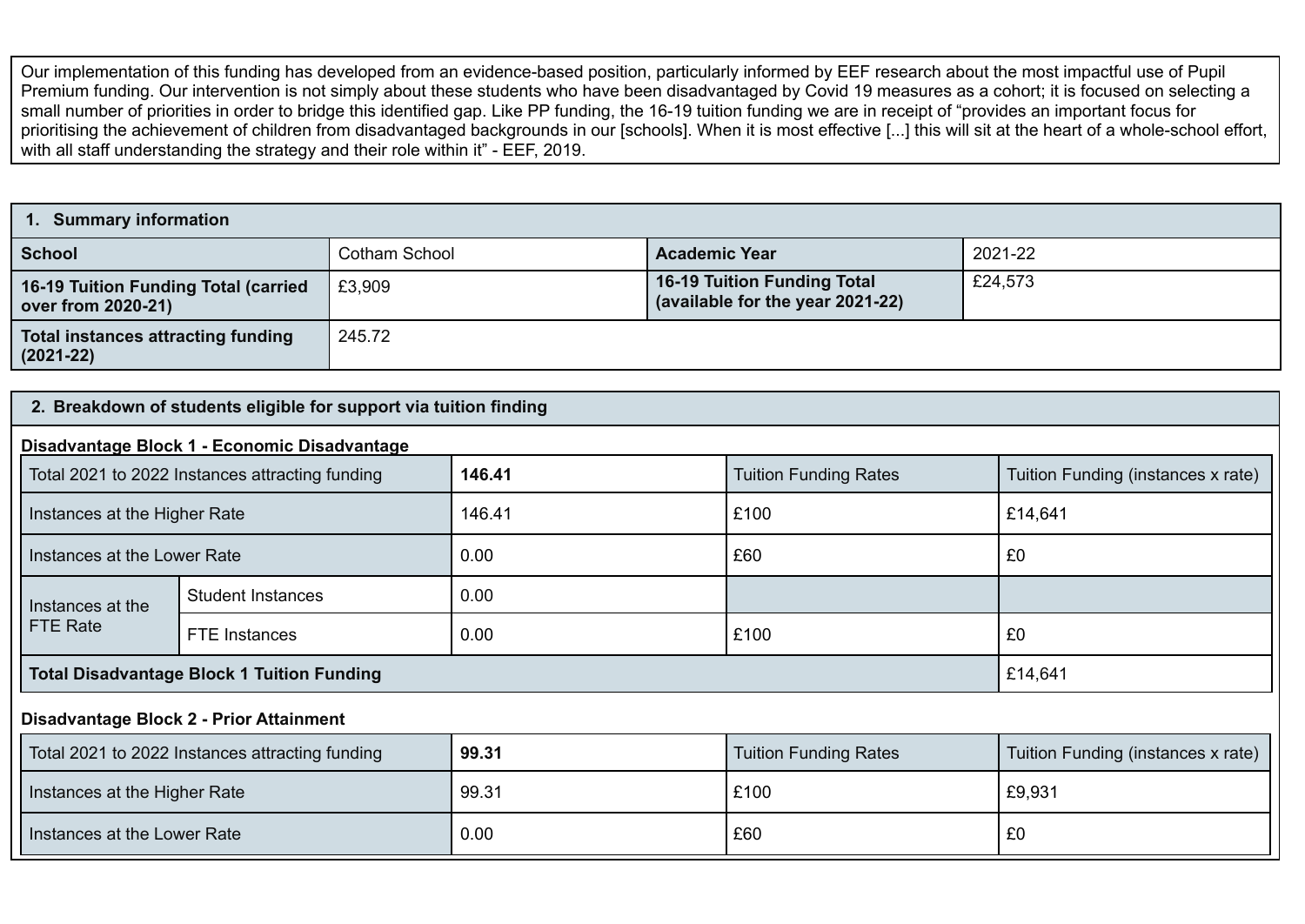| Instances at the FTE Rate                  | <b>Student Instances</b> | 0.00 |      |        |
|--------------------------------------------|--------------------------|------|------|--------|
|                                            | FTE Instances            | 0.00 | £100 | £0     |
| Total Disadvantage Block 2 Tuition Funding |                          |      |      | £9,931 |

|           | 3. Intended outcomes (specific outcomes and how they will be measured)                                                                                                                                                       | <b>Success criteria</b>                                                                                                                                                                                                                          |
|-----------|------------------------------------------------------------------------------------------------------------------------------------------------------------------------------------------------------------------------------|--------------------------------------------------------------------------------------------------------------------------------------------------------------------------------------------------------------------------------------------------|
| А.        | Students who joined us with a grade below 4 in English and/or maths<br>improve their grade in summer 2022.                                                                                                                   | Pass rates for this cohort in English and maths are above the national average<br>$\bullet$<br>Progress rates for this cohort in English and maths are above the national<br>average.                                                            |
| <b>B.</b> | Students who join us on the Foundation pathway are eligible to progress<br>to Level 3 courses from September 2022.                                                                                                           | Students achieve 5+ x A*-C at GCSE (or equivalent) by summer 2022.<br>• Overall number of students achieving this is equivalent to, or higher than,<br>2018-19<br>• Retention on the Foundation course is equivalent to, or higher than 2018-19. |
| C.        | Improved school-home working relationships and communications<br>enable Somali and Somaliland heritage students (from prior attainment<br>and/or economic disadvantage blocks) to have improved engagement<br>with learning. | Attendance for this cohort is higher than 2020-21.<br>Retention for this cohort is higher than 2020-21.<br>Progress for this cohort is higher than 2020-21.                                                                                      |
| D.        | Additional literacy and grammar support enables students who are EAL<br>to make good progress.                                                                                                                               | Progress for EAL learners on English GCSE course is higher than 2020-21.<br>Retention of EAL learners on L2 foundation pathway is higher than 2020-21.                                                                                           |

| 4. Planned expenditure (2020-21 carried over)     |                                                                                                                                           |                                                                                                                                                                                                        |                                                                                                                                                                                                           |                      |        |                         |  |
|---------------------------------------------------|-------------------------------------------------------------------------------------------------------------------------------------------|--------------------------------------------------------------------------------------------------------------------------------------------------------------------------------------------------------|-----------------------------------------------------------------------------------------------------------------------------------------------------------------------------------------------------------|----------------------|--------|-------------------------|--|
| <b>Action</b>                                     | Intended outcome                                                                                                                          | What is the evidence and<br>rationale for this choice?                                                                                                                                                 | How will we ensure it is<br>implemented well?                                                                                                                                                             | <b>Staff</b><br>lead | Cost   | When will we<br>review? |  |
| Post 16 Catch-Up<br>Tutor<br>(terms $1$ and $2$ ) | To manage 1:1 intervention for<br>eligible students in Y13 who<br>have fallen below expected<br>levels of progress in end of Y12<br>mocks | This is a member of staff we.<br>already have working with us<br>(very successfully) part time as a<br>foreign language assistant.<br><b>ESOL training and experience</b><br>will allow for purposeful | Additional hours given to<br>contract for Foreign Language<br>Assistant (currently part time) to<br>provide an EAL focus. Will be<br>line managed for this part of the<br>role by a member of the Post 16 | \$CG                 | £2,709 | End of term two         |  |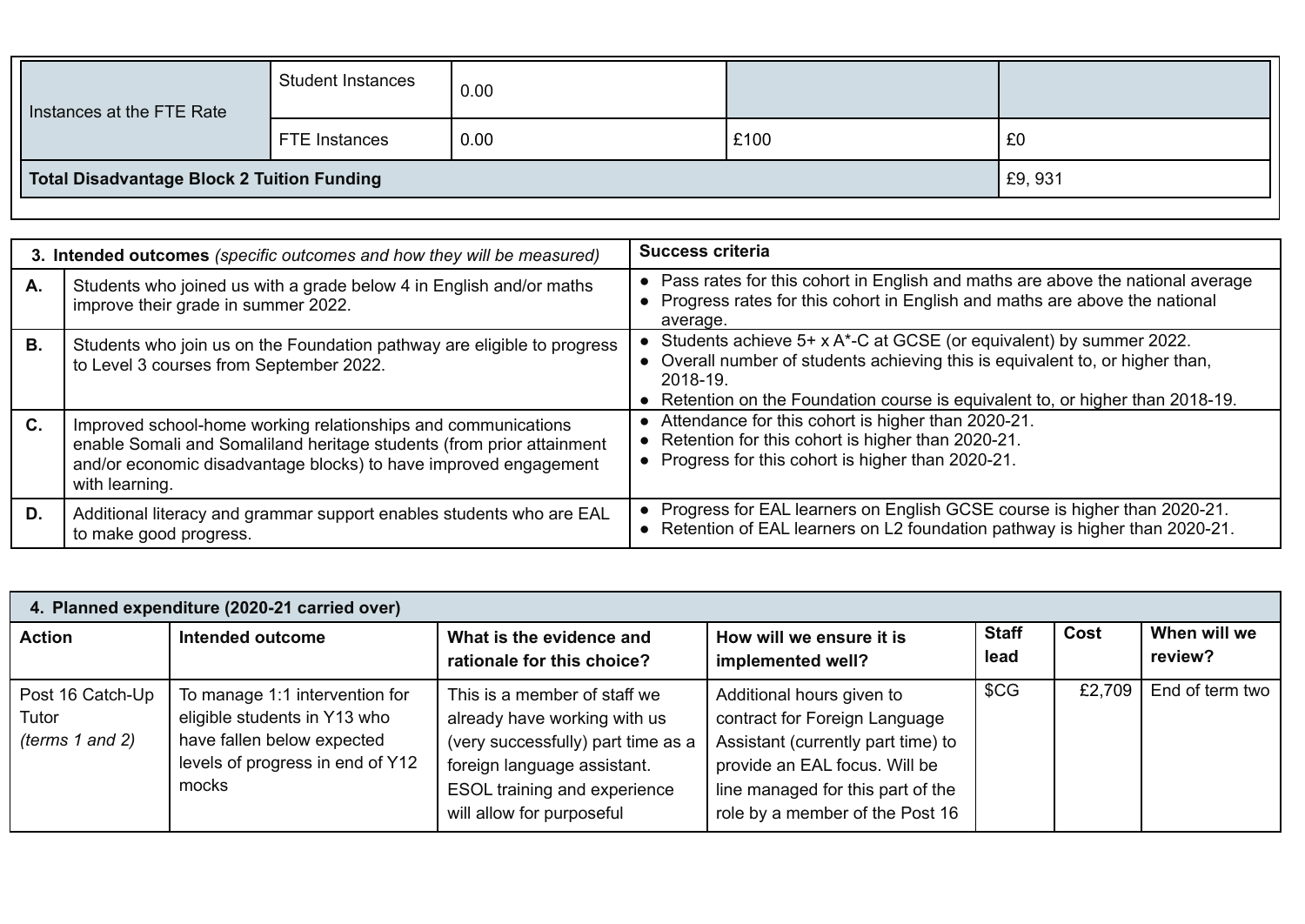|                                                                                         |                                                                                                         | language-based interventions for<br>eligible EAL students.                                                                                        | team and present in weekly<br>review meetings.                                                                                               |                   |        |                 |
|-----------------------------------------------------------------------------------------|---------------------------------------------------------------------------------------------------------|---------------------------------------------------------------------------------------------------------------------------------------------------|----------------------------------------------------------------------------------------------------------------------------------------------|-------------------|--------|-----------------|
| One additional<br>day per fortnight<br>of the Somali<br><b>Family Support</b><br>Worker | Focused intervention work with<br>our Somali and Somaliland<br>heritage students and their<br>families. | It is more important than ever<br>now during Covid-19 that our<br>Somali and Somaliland parents<br>receive clear communication<br>from the school | Parent and students feedback<br>on the range of activities and<br>support provided by the school<br>and the Somali Family Support<br>Worker. | \$3AA             | £1,200 | End of term two |
|                                                                                         |                                                                                                         |                                                                                                                                                   |                                                                                                                                              | <b>Total cost</b> | £3,909 |                 |

| 5. Planned expenditure (2021-22)                                         |                                                                                                                                                                       |                                                                                                                                                                                                                                        |                                                                                                                                                                                                                                                             |                                   |                                                                                                                              |                                  |  |
|--------------------------------------------------------------------------|-----------------------------------------------------------------------------------------------------------------------------------------------------------------------|----------------------------------------------------------------------------------------------------------------------------------------------------------------------------------------------------------------------------------------|-------------------------------------------------------------------------------------------------------------------------------------------------------------------------------------------------------------------------------------------------------------|-----------------------------------|------------------------------------------------------------------------------------------------------------------------------|----------------------------------|--|
| <b>Action</b>                                                            | Intended outcome                                                                                                                                                      | What is the evidence and<br>rationale for this choice?                                                                                                                                                                                 | How will we ensure it is<br>implemented well?                                                                                                                                                                                                               | <b>Staff lead</b>                 | Cost                                                                                                                         | When will<br>we review?          |  |
| Post 16 Catch-Up<br>Tutor<br>$(terms 3-6)$                               | To manage intervention,<br>in-class and during<br>independent study, for<br>individuals and small<br>groups who meet eligibility<br>criteria.                         | Has worked with us in this role<br>with the 2020-21 allocation and<br>review showed positive impact.<br>Established routines from T1-2<br>will inform a continued pattern<br>of intervention ahead of<br>intensive work during term 6. | Additional hours given to<br>contract for Foreign Language<br>Assistant (currently part time) to<br>provide an EAL focus. Will be<br>line managed for this part of the<br>role by a member of the Post 16<br>team and present in weekly<br>review meetings. | \$CG                              | £4,900                                                                                                                       | End of<br>strategy:<br>Sept 2022 |  |
| 2-5 additional<br>days of the Somali<br><b>Family Support</b><br>Worker  | Focused intervention work<br>with our Somali and<br>Somaliland heritage<br>students and their families.                                                               | It is more important than ever<br>now during Covid-19 that our<br>Somali and Somaliland parents<br>receive clear communication<br>from the school                                                                                      | Parent and students feedback<br>on the range of activities and<br>support provided by the school<br>and the Somali Family Support<br>Worker.                                                                                                                | tbc<br>(currently)<br>recruiting) | £9,100-£19,673                                                                                                               | End of<br>strategy:<br>Sept 2022 |  |
| Post 16 Subject<br>Tuition - after<br>school / holiday<br>revision clubs | 1:1 / small group<br>course-specific tutoring for<br>eligible students identified<br>as in need of intervention<br>through progress review.<br>To support students in | We have had success in the<br>past using this method for<br>some bursary funding where<br>the need has been greatest.                                                                                                                  | Additional overtime hours<br>offered to teaching staff for after<br>school / holiday sessions.<br>Topped up using a private<br>tuition company already utilised<br>by the school so that provision                                                          | Private<br>tutoring               | £0-10,573<br>(what is left over<br>depending on<br>percentage of<br>allocation given to<br>Somali Family<br>Support Worker - | End of<br>strategy:<br>Sept 2022 |  |